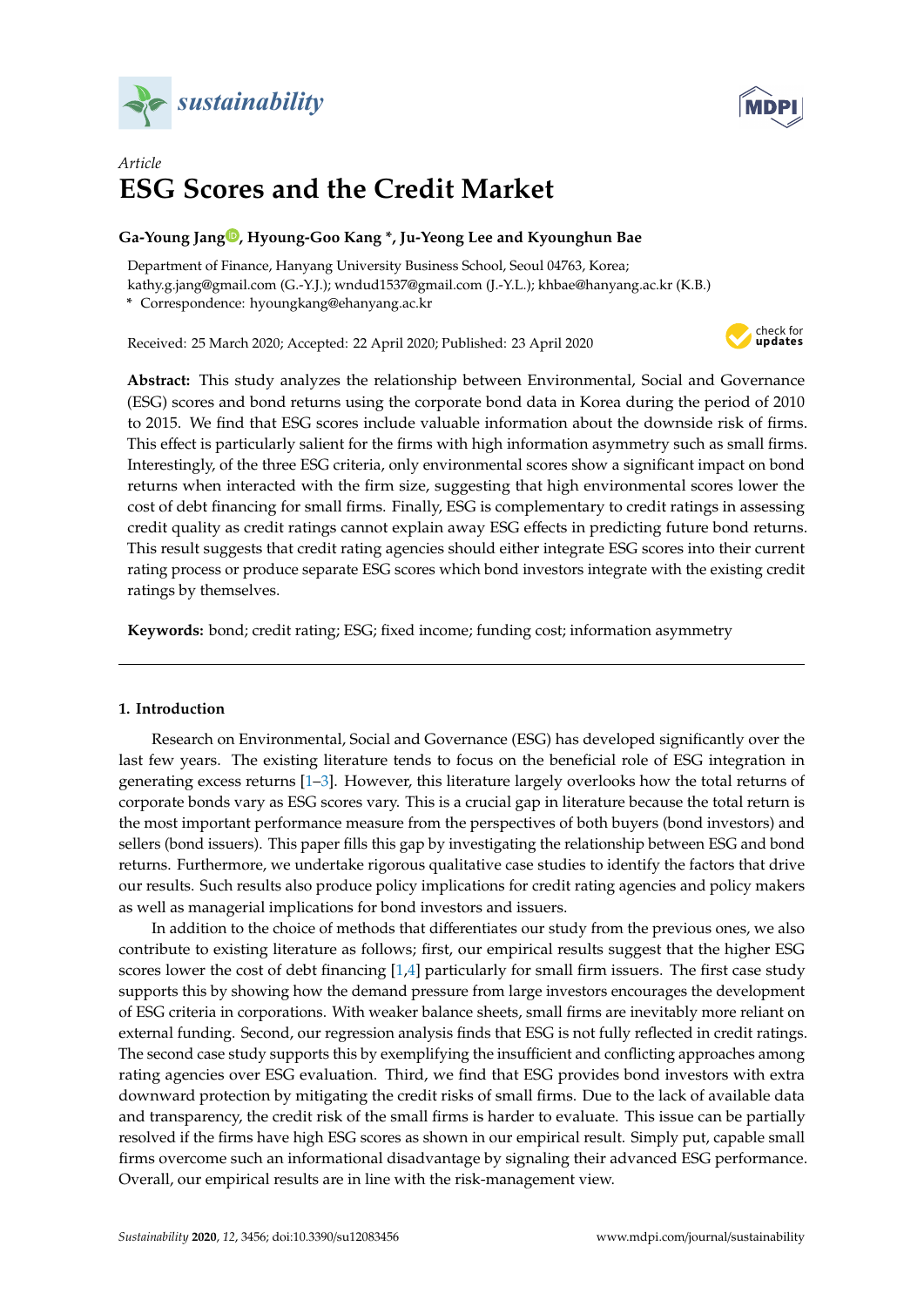In extending prior literature about the risk-management view in relation to ESG [\[5–](#page-11-3)[8\]](#page-11-4), we highlight bonds rather than equities as the subject of this research because bond issuers and investors pay significantly more attention to the downside risks than the upside potential when compared to stock investors [\[1\]](#page-11-0). In addition, bond issuers are subject to frequent refinancing needs compared to equity issuers [\[4\]](#page-11-2), thereby increasing their need to meet with social demands to avoid paying higher financing costs. Note, that since the upside potential of bonds is limited (i.e., no default), downside risks primarily determine bond pricing. We analyze whether ESG scores affect bond returns in a way to reflect the downside risk of a firm and whether the results conform to the risk-management view.

Our paper proceeds as follows. Section [2](#page-1-0) discusses previous literature on this topic. Section [3](#page-2-0) explains how to gather data and which methods to employ in conducting empirical tests. Section [4](#page-3-0) outlines and interprets the empirical results. Section [5](#page-7-0) introduces the case studies and Section [6](#page-9-0) discusses implications. Section [7](#page-9-1) concludes the paper.

#### <span id="page-1-0"></span>**2. Literature Review**

Corporate Social Responsibility (CSR) is one way to enhance ESG. There is a lot of debate over the link between CSR and Corporate Financial Performance (CFP) [\[9\]](#page-11-5). The outcomes of the empirical tests to find the link between CSR and economic returns are subject to controversy due to the underspecified theoretical background or dispersed measures for CSR [\[5\]](#page-11-3); on the other hand, the research on the CSR effect with the risk management perspective is supported with more converging outcomes as that the effects are seen through the increased "moral capital" or intangible assets. In fact, literature with the risk management view asserts that CSR (more generally ESG) activities strengthen firms' intangible assets such as reputation capital [\[6](#page-11-6)[–8](#page-11-4)[,10\]](#page-11-7), which in turn creates shareholder wealth in the long run [\[5](#page-11-3)[,11\]](#page-11-8). Such an insurance-like property of CSR activities provides firms with an extra cushion amid the occurrence of negative events [\[5](#page-11-3)[,8](#page-11-4)[,11\]](#page-11-8). Put differently, Godfrey et al. [\[11\]](#page-11-8) assert that "CSR-based moral capital creates value if it helps stakeholders attribute the negative event to managerial maladroitness rather than malevolence and temper their reactions accordingly." We extend this risk management view by analyzing bonds, whose returns are highly sensitive to the downside risks due to their very nature of fixed-income contracting.

In addition, Godfrey et al. find that the CSR effect, namely the insurance-like effect, amid negative events is greater for larger firms, which contradicts our finding. We find that the impact of ESG is greater for smaller firms. We attribute such a difference to the following factors. First, while sharing most properties of CSR, ESG is more a comprehensive concept that includes most factors within the environmental, social and governance aspects. This can lead to variations in the outcomes as important factors for consideration in the tests differ. For instance, Godfrey et al.'s tests are based on the data collected from the Socrates that reports the outcomes of 41 binary items measuring the firm's CSR engagement; on the other hand, the ESG data we use contain estimates and answers for 275 quantitative and qualitative items altogether.

Second, while we highlight the financial aspects with regard to ESG, Godfrey et al.'s argument is more based on the moral concerns. This is evident in their statement that CSR activities "create moral capital as the activities signal the firms' intention to engage stakeholders in an 'other-regarding' manner." On the contrary, we find that ESG activities are linked to the increased financial benefits especially in terms of lower funding costs for the firms that issue bonds. Meanwhile, Godfrey et al. argue that CSR activities send "information about the firm to other social actors" thereby reducing the search and evaluation costs [\[11\]](#page-11-8). This is similar to our argument that ESG activities signal the firm's dedication towards doing good for others while increasing the transparency of the firms even by paying the high costs, thereby decreasing the cost of financing with the decreased perceived default risks by the investors. This signaling effect should be more salient for small firms that are subject to more information asymmetry, meaning that the ESG effect should also be larger in the small firms.

To summarize, if the risk management view holds, the higher the ESG scores are, the lower the downside risks are, including the default risk. The default risk determines the credit quality of a bond,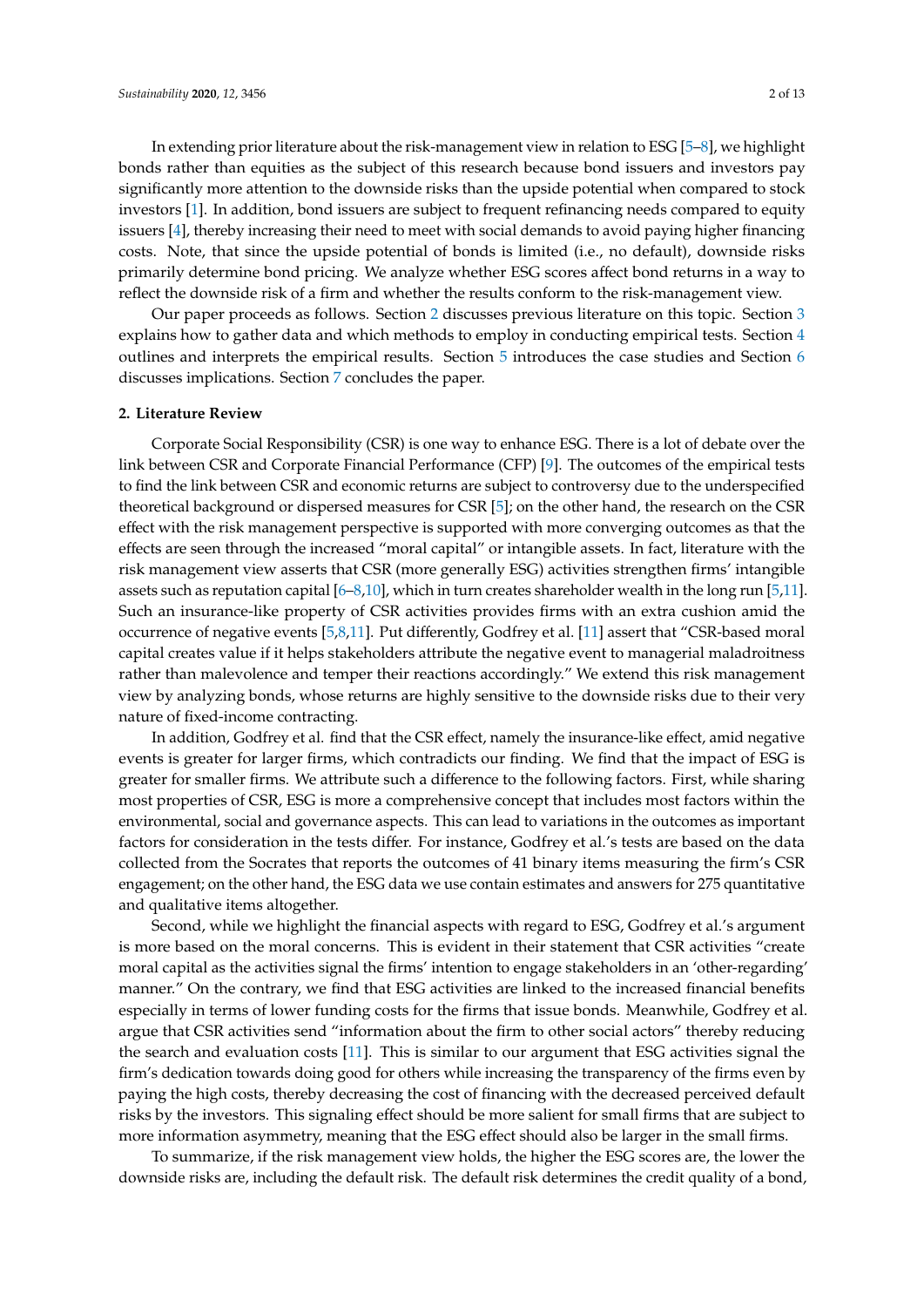which in turn determines the price and return of the bond. In conclusion, the risk-management view implies that the bonds issued by the firms with high ESG scores should be more expensive than those issued by the firms with low ESG scores. This provides a solid basis for our empirical results. Indeed, our findings suggest that the higher the ESG scores, the lower the cost of debt financing for bond issuers. This result also implies that ESG compensates for the lack of information in evaluating credit qualities from the perspective of bond investors, which in turn increases the premium in bond prices. Such an effect is most pronounced for smaller firms that are informationally disadvantaged, dependent on external funding and thus more vulnerable to negative events [\[12\]](#page-11-9). This result well conforms to the risk management view on ESG.

In addition, our study finds that each criteria of ESG has a different impact on bond returns. According to English [\[13\]](#page-11-10), environmental issues such as climate change or water pollution are more diffuse and long-term than social and governance risks that are mostly contained internally. The similar implication is obtained from the study involving Korean listed companies [\[14\]](#page-11-11). Han et al. (2016) found a significant, negative relationship between environmental scores and firms' Financial Performances (FPs) while finding no relationship between social scores and FP. Similarly, we find no meaningful relationship between governance or social scores and bond returns while environmental scores clearly signal the risks that are not reflected in bond prices when interacting with the firm size. Such similar findings from both advanced and developing countries like the U.S. and Korea provide assurance that the implications from our study can be generalized in a broader setting despite minor variations due to certain geographical issues [\[15\]](#page-11-12).

Finally, to a certain degree, our study resembles the work of Polbennikov et al. [\[1\]](#page-11-0) that examined the impact of ESG on corporate bond returns; however, there are significant differences between the two studies. First, they use the spreads embedded in yield-to-maturity (YTM) while we use total returns in measuring bond returns. By using the total returns instead of the spreads, we are able to analyze the actual returns generated during the specified period; on the other hand, the spreads only represent a part of the bond returns. Although they are useful tools in understanding the idiosyncratic risks of the firms, the spreads are, in fact, also affected by the benchmark rates, so it is an incomplete measure of the performance of the bonds. For such reasons, we believe that the total return approach provides a more informative and accurate way to assess the impact of ESG on bond pricing. Second, our study differs from the study of Polbennikov et al. in that we further investigate whether the impact of ESG varies depending on the firm characteristics such as credit rating or size. Our empirical findings indeed show that the impact actually differs significantly among the firms with different sizes. This is crucial because the issuers with different funding needs or resources can have different perspectives and approaches in ESG integration in the real world, which shall be reflected in the bond returns as well. Third, our study takes the perspectives of both the fixed income buyers (i.e., investors) and sellers (i.e., issuers) and stresses the impact of ESG on the funding cost as well as risk management while the study of Polbennikov et al. focuses on the ESG effect and its implications for bond investors. Fourth, we undertake qualitative case studies to identify what the internal dynamics that actually drive the empirical results are, which simple regression analysis cannot identify. The combination of the quantitative and qualitative approaches will extend and complement the existing results and offer richer insights into ESG and the risk management view.

## <span id="page-2-0"></span>**3. Data and Method**

Our sample period is from August 2010 to July 2015. We collect data on corporate bond prices, accrued interests and coupon rates from Korea Asset Pricing. Monthly total returns are calculated as the sum of the bond prices, accrued interests and coupon payment at the current period divided by the sum of the bond prices and accrued interests in the previous period minus one. A firm can issue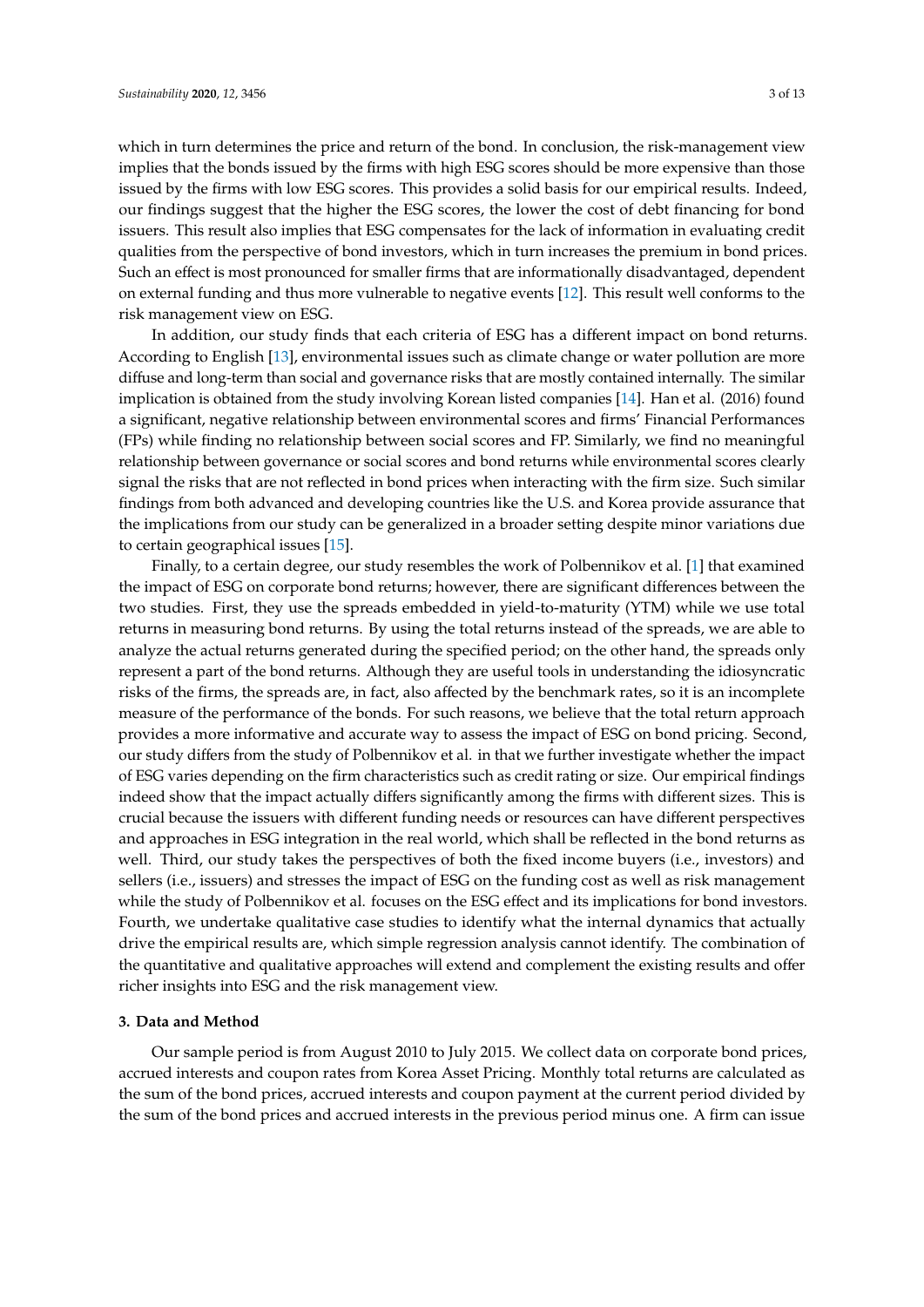multiple tranches of bonds, so we calculate the average returns, *return*, aggregated at an issuer level. The formula to compute monthly bond returns is expressed as below:

$$
R_{i,t+1} = ((P_{i,t+1} + A_{i,t+1}) + PI_{i,t+1} - (P_{i,t} + A_{i,t}))/(P_{i,t} + A_{i,t})
$$

 $P_{i,t}$  is quoted price at month *t*.  $A_{i,t}$  is the accrued interest of the bonds at month *t*.  $PI_{i,t}$  is the coupon payment at month *t*.

We gather ESG scores from Korea Corporate Governance Service (KCGS). ESG scores are used as a sum (*ESG*) and individually as Environmental (*ENV*), Social (*SOC*) and Governance (*GOV*) scores. Finally, the independent variable for the empirical tests is the lagged ESG score that is released once a year in August. For example, the ESG score released in August 2014, which reflects the assessment on the company's ESG activities from August 2013 to July 2014, is used to match the monthly returns for the bond from August 2014 to July 2015.

Furthermore, we collect data on market capitalization (*size*) and industry classification from FnGuide. Credit ratings (*rating*) are obtained from Korea Ratings. Both log of market capitalization (*log\_size*) and *rating* are used as key control variables in the test. *Rating* is calculated as the arithmetic average of the ratings of the bonds issued by the same issuer. The higher *rating* is, the better the credit quality of the issuer is. For example, AAA is assigned with 27 and D with 1. Lastly, we create an industry dummy variable following FnGuide industry classification and exclude banks and insurance companies from the sample.

# <span id="page-3-0"></span>**4. Empirical Results**

#### *4.1. Sample Characteristics*

Panel A of Table [1](#page-3-1) reports the summary statistics of all firm-month observations. The number of observations is 6832. The mean and median value of monthly buy-and-hold returns are 0.4% and 0.5%, respectively, reflecting the balanced distribution of the returns. *SOC* and *ESG* both show some positive skewness with the mean of 136 and 134 and median of 122 and 129, respectively. On the other hand, *ENV* shows negative skewness with the mean of 146 and median of 156, implying that the firms generally have relatively low *ENV* scores. *GOV* displays a relatively balanced distribution with the mean of 124 and median of 122. For the firm size, we take a log value of the firm's market capitalization, which results in a balanced distribution with the mean and median of 14. *Rating* also shows a balanced distribution with the mean and median of 22.

<span id="page-3-1"></span>**Panel A. Descriptive Statistics N Mean St. Dev. Min Pctl(25) Median Pctl(75) Max** return 6832 0.004 0.007 −0.241 0.001 0.005 0.007 0.037 rating 6832 21.813 2.200 12.479 20.175 21.883 23.236 27.000 ESG 6832 133.974 44.436 45.700 100.200 129.400 168.900 238.900 ENV 6832 146.160 74.107 0.000 82.300 155.500 206.325 277.700 SOC 6832 135.557 61.996 12.000 88.000 122.000 186.000 274.000 GOV 6832 123.860 26.910 39.000 104.000 122.000 138.000 232.000 log\_size 6832 13.976 1.506 10.293 12.778 13.970 15.048 17.992 **Panel B. Correlations return rating SOC ENV GOV ESG log\_size** return 1 rating  $-0.015$  1<br>SOC  $-0.026$  0.377  $SOC$   $-0.026$   $0.377$  1 ENV −0.034 0.173 0.777 1 GOV 0.018 0.461 0.560 0.387 1 ESG −0.023 0.355 0.935 0.908 0.668 1 log\_size −0.012 0.696 0.585 0.472 0.558 0.613 1

**Table 1.** Summary of statistics and correlation matrix.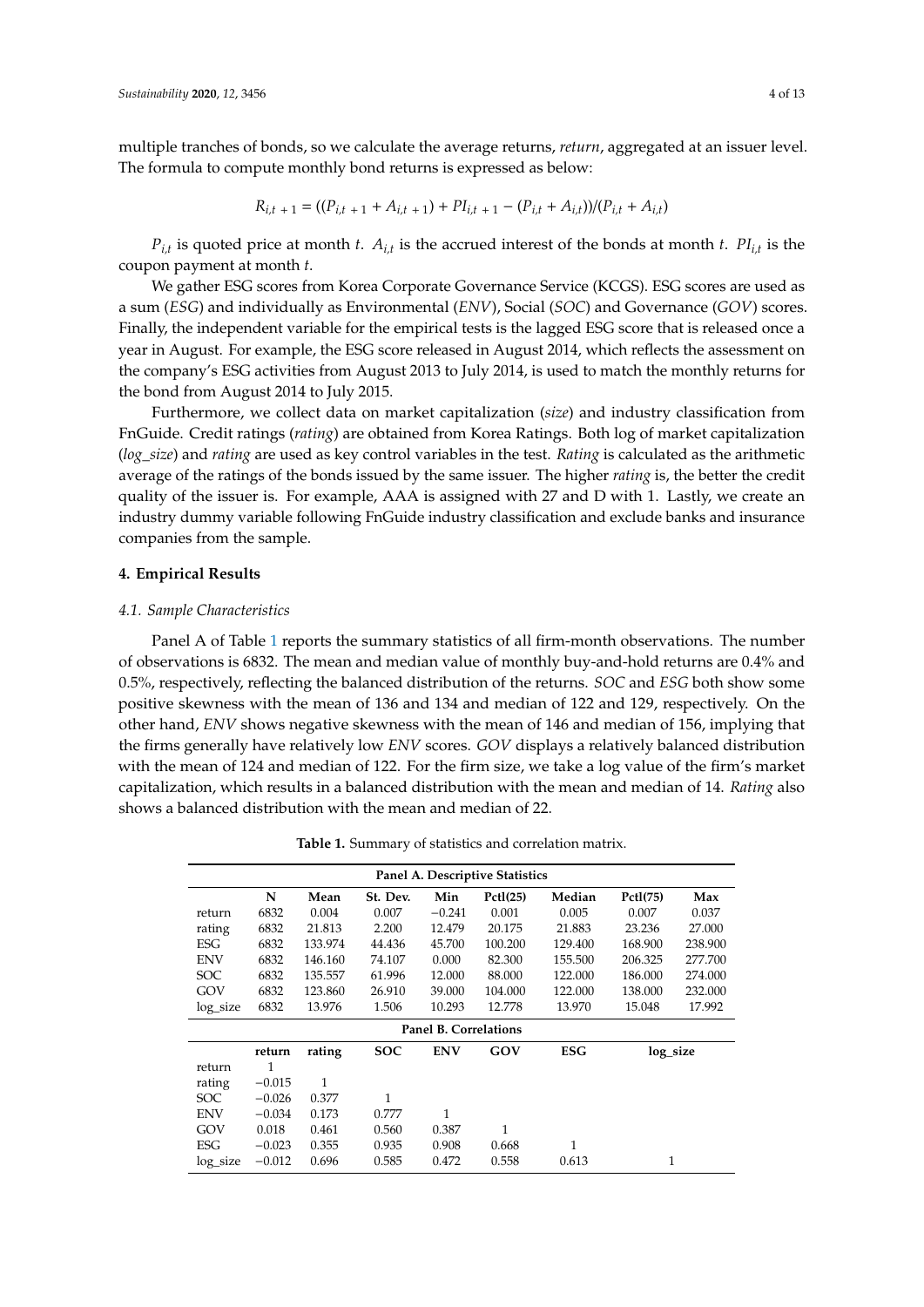Panel B of Table [1](#page-3-1) shows the correlation matrix among all variables. The correlation coefficients among *ESG* and *ENV*, *SOC*, and *GOV* are relatively high as can be reasonably assumed. *log\_size* is highly correlated with *rating* (0.696) as rating agencies allocate a significant weight to the firm size when evaluating the credit quality of firms. The correlation coefficients among *rating* and *ESG (0.355)*, *ENV (0.173)* and *SOC (0.377)* are relatively low, suggesting that credit ratings do not effectively reflect the aspects of ESG. *GOV*, whose impact has been vastly examined in the literature in the context of corporate governance, shows the highest correlation with *rating* (0.461) amongst others.

#### *4.2. Impact of ESG on Bond Pricing*

Table [2](#page-4-0) reports the panel regression results of the impact of ESG on monthly bond returns from August 2010 to July 2015. The dependent variable is the monthly bond returns from *t* to *t* + *1*. Independent variables are the information observable at *t*. Throughout all specifications, the effect from the firm size and credit quality are controlled for along with the industry fixed effect. All estimates are reported along with the standard errors that are double-clustered by firm and date, following the method of Petersen [\[16\]](#page-11-13). Except in column (1), the coefficients of ESG are negative and statistically significant across all models. When the interaction term between size and ESG, denoted by size\_ESG, is introduced in column (2), however, the coefficient of the variable is 0.035 and statistically significant at the 1% level. Specifically, a one-unit increase in *size\_ESG* results in 0.035% increase in the bond return. This suggests that higher ESG scores of smaller firms are related to lower bond returns. Furthermore, lower bond returns imply that the bonds are priced higher at issuance, ergo lower funding costs. We discuss the implications in detail in Section [4.](#page-3-0)

|            | Dependent Variable: |             |              |             |
|------------|---------------------|-------------|--------------|-------------|
|            | (1)                 | (2)         | (3)          | (4)         |
| ESG        | $-0.100$            | $-0.596**$  | $-0.186**$   | $-0.543**$  |
|            | (0.062)             | (0.244)     | (0.094)      | (0.234)     |
| log_size   | $0.375**$           | $-0.066$    | $0.395$ ***  | 0.010       |
|            | (0.149)             | (0.138)     | (0.151)      | (0.084)     |
| rating     | $-0.007**$          | $-0.008**$  | $-0.019$ *** | $-0.011*$   |
|            | (0.003)             | (0.003)     | (0.007)      | (0.007)     |
| size ESG   |                     | $0.035$ *** |              | $0.029**$   |
|            |                     | (0.013)     |              | (0.013)     |
| rating_ESG |                     |             | $0.001*$     | 0.0003      |
|            |                     |             | (0.0005)     | (0.001)     |
| Constant   | $-0.00001$          | $0.006$ *** | 0.001        | $0.005$ *** |
|            | (0.001)             | (0.002)     | (0.001)      | (0.002)     |

<span id="page-4-0"></span>**Table 2.** The effect of Environmental, Social and Governance (ESG) scores on bond returns.

Note: \* *p* < 0.1; \*\* *p* < 0.05; \*\*\* *p* < 0.01.

In column (3) where the interaction term *rating ESG* is introduced, the estimated coefficient of the variable is 0.001 and statistically significant at the 10% level. However, when all variables are used simultaneously, *rating\_ESG* loses its statistical significance and *size\_ESG* remains statistically significant at the 5% level with the coefficient of 0.029. Thus, the implication remains consistent. The higher the ESG scores and the smaller the issuer, the lower the bond returns. Another interesting finding is that the effect of ESG clearly exists separate from *rating*, meaning that ESG provides complementary information to credit ratings in assessing credit risks of corporate bonds. Therefore, the overall results in Table [2](#page-4-0) are summarized as that ESG scores affect the debt financing cost for especially the small firms as well as signals credit risks not addressed by credit ratings.

Table [3](#page-5-0) reports panel regression results using *ENV*, *SOC* and *GOV* scores as the main independent variables and monthly bond returns as the dependent variable during the sample period. The formula is the same as the one used in Table [2,](#page-4-0) except for the main variables. In column (1), it shows that a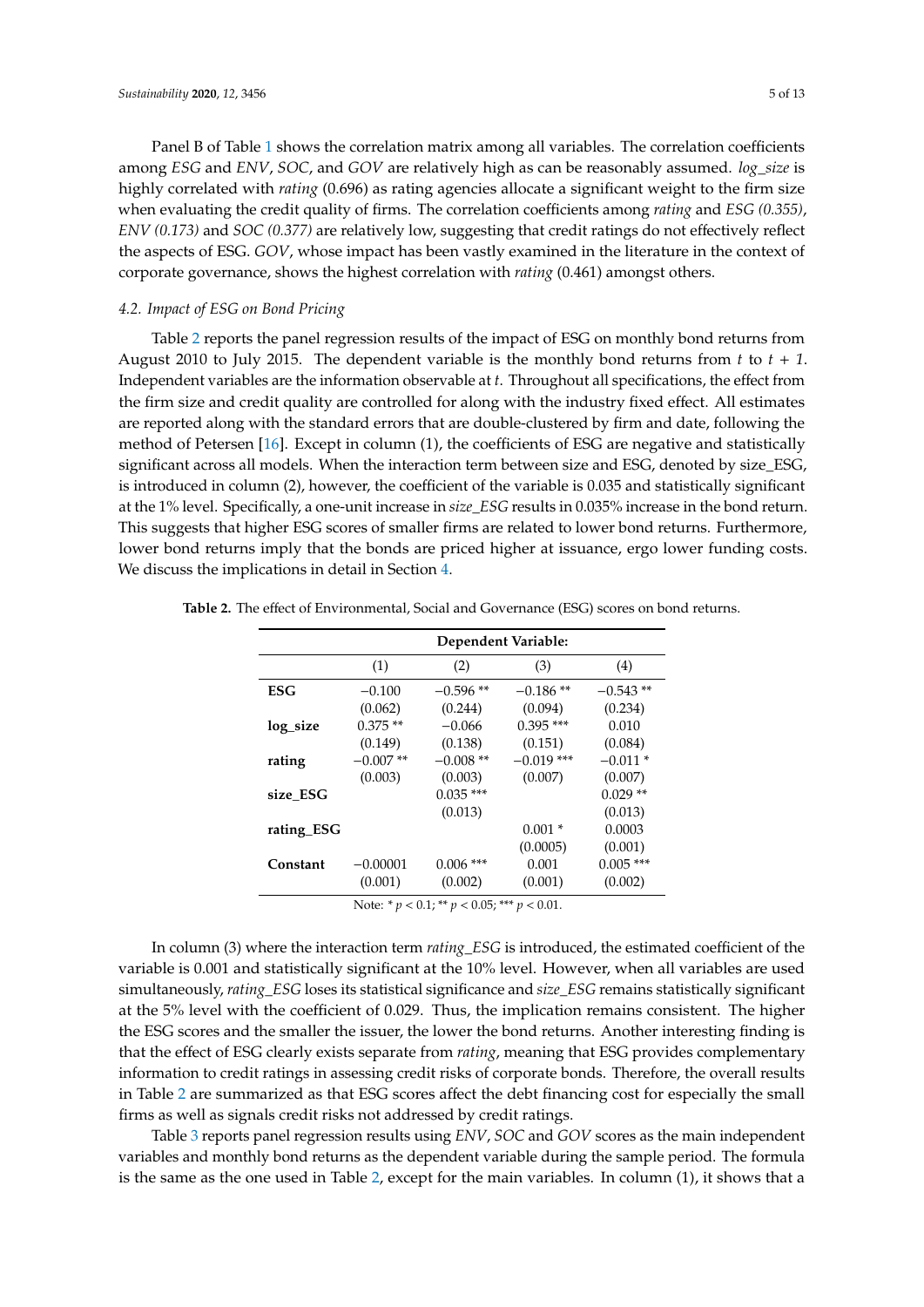one-point increase in the environmental score leads to 0.081% decrease in bond returns, suggesting that bonds with higher environmental scores experience lower returns. Contrary to this, bond returns are increased by 0.119% for a one-point increase in the governance score. This conforms to the view that bond investors react negatively to the management's effort in strengthening corporate governance which mostly benefits equity holders [\[17\]](#page-11-14).

|            | Dependent Variable: |              |             |              |
|------------|---------------------|--------------|-------------|--------------|
|            | (1)                 | (2)          | (3)         | (4)          |
| <b>ENV</b> | $-0.081**$          | $-0.258$ *** | $-0.322**$  | $-0.319**$   |
|            | (0.037)             | (0.085)      | (0.150)     | (0.154)      |
| SOC        | $-0.009$            | $-0.023$     | 0.052       | 0.002        |
|            | (0.038)             | (0.041)      | (0.163)     | (0.231)      |
| GOV        | $0.119**$           | $0.110**$    | $0.110**$   | 0.311        |
|            | (0.048)             | (0.045)      | (0.045)     | (0.338)      |
| log_size   | $0.295**$           | $0.150***$   | $0.185***$  | 0.315        |
|            | (0.122)             | (0.024)      | (0.059)     | (0.201)      |
| rating     | $-0.008**$          | $-0.012**$   | $-0.015**$  | $-0.015$ *** |
|            | (0.003)             | (0.006)      | (0.006)     | (0.005)      |
| size_ENV   |                     | $0.012$ ***  | $0.019*$    | $0.019*$     |
|            |                     | (0.004)      | (0.010)     | (0.011)      |
| rating_ENV |                     | 0.0002       | $-0.0002$   | $-0.0002$    |
|            |                     | (0.0003)     | (0.0005)    | (0.0005)     |
| size_SOC   |                     |              | $-0.010$    | $-0.007$     |
|            |                     |              | (0.013)     | (0.017)      |
| rating_SOC |                     |              | 0.001       | 0.001        |
|            |                     |              | (0.001)     | (0.001)      |
| size_GOV   |                     |              |             | $-0.014$     |
|            |                     |              |             | (0.023)      |
| rating_GOV |                     |              |             | 0.00001      |
|            |                     |              |             | (0.001)      |
| Constant   | $-0.0003$           | $0.002$ ***  | $0.002$ *** | 0.0001       |
|            | (0.002)             | (0.001)      | (0.001)     | (0.002)      |

<span id="page-5-0"></span>**Table 3.** The effect of Environmental, Social or Governance scores on bond returns.

Note: \* *p* < 0.1; \*\* *p* < 0.05; \*\*\* *p* < 0.01.

In the following specifications, only *ENV* shows significant impact on bond pricing when considering the impact of each criterion in conjunction with the issuer size. Specifically, a one-unit increase in the interaction term of *size\_ENV* results in 0.012% increase in bond returns. When each criterion is interacted with credit quality, no variable shows a statistically significant coefficient. Thus, depending on the firm size, environmental scores affect bond returns, or in other words, the cost of funding for issuers. This confirms and specifies the results in Table [2.](#page-4-0)

The following may provide a rationale for such results. From the entrepreneur's perspective, ESG is costly and difficult to implement. Firms should commit a considerable amount of investment to secure relevant resources including ESG data and specialists before implementing ESG firm-wide.

For this reason, large companies can endure related costs while small companies struggle. Therefore, if small firms actively implement ESG measures, it signals their dedication towards preserving the long-term value of the firms even by paying *ESG taxes*, thereby the lower returns or lower cost of debt financing for the issuers.

Table [4](#page-6-0) reports panel regression results for robustness of the findings in Table [3.](#page-5-0) The dependent variable is the same while independent variables such as *ENV\_GOV, ENV\_SOV, SOC\_GOV* and *ENV\_SOC\_GOV* are newly introduced. The purpose of this test is to confirm whether the previously examined relationship between *ENV, SOC* or *GOV* and bond returns holds even after controlling for the additional interaction terms that may alter the relationship by their own interacting effects.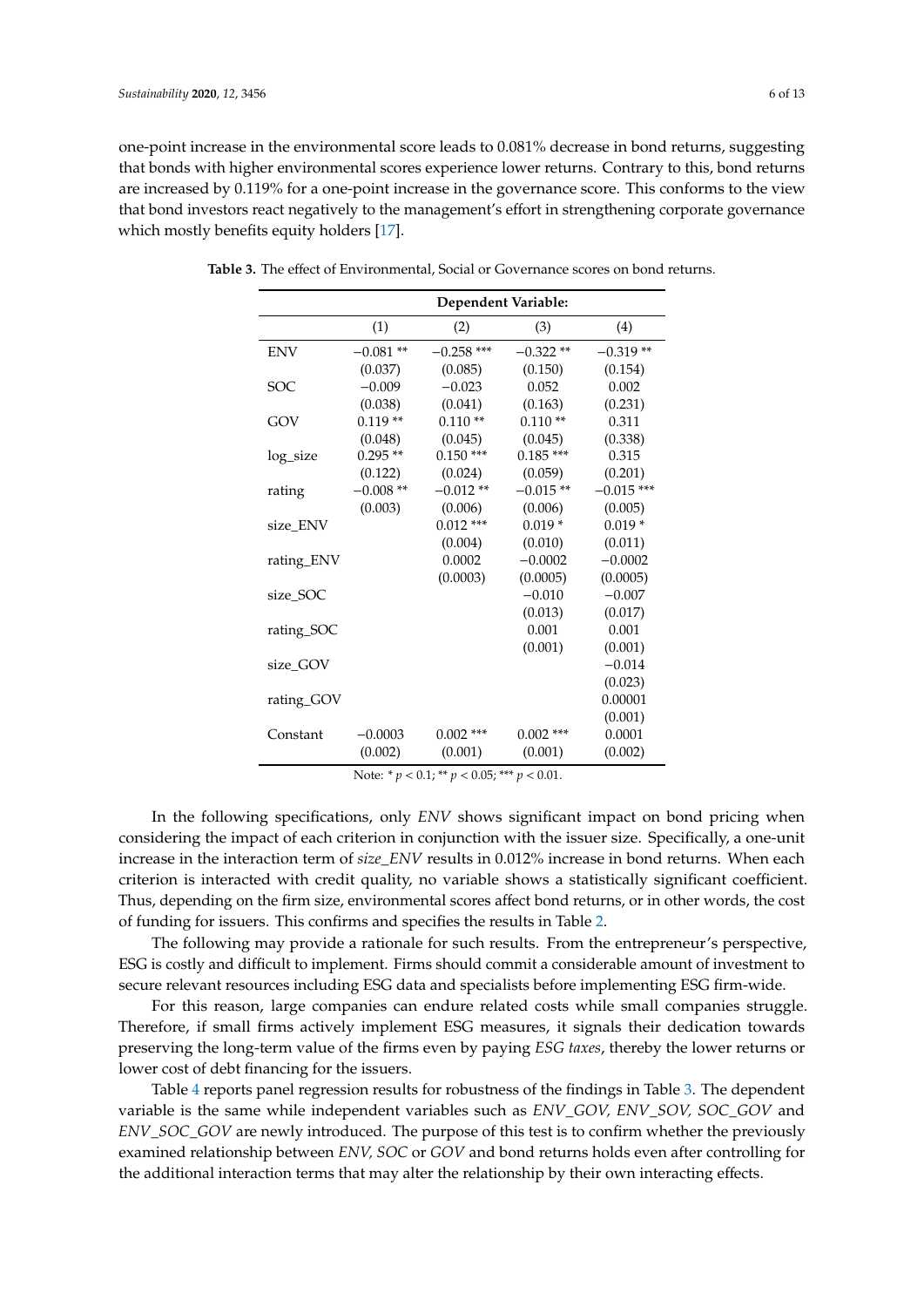|                    | Dependent Variable: |            |              |               |
|--------------------|---------------------|------------|--------------|---------------|
|                    | (1)                 | (2)        | (3)          | (4)           |
| <b>ENV</b>         | $-0.325**$          | $-0.312**$ | $-0.319**$   | $-0.465**$    |
|                    | (0.152)             | (0.150)    | (0.152)      | (0.213)       |
| <b>SOC</b>         | 0.061               | 0.018      | $-0.029$     | $-0.239$      |
|                    | (0.228)             | (0.231)    | (0.269)      | (0.275)       |
| GOV                | 0.252               | 0.241      | 0.370        | $-0.385$      |
|                    | (0.342)             | (0.402)    | (0.412)      | (0.614)       |
| log_size           | $0.374*$            | 0.181      | 0.460        | 0.107         |
|                    | (0.199)             | (0.366)    | (0.402)      | (0.454)       |
| rating             | $-0.016$ ***        | $-0.014**$ | $-0.016$ *** | $-0.011$      |
|                    | (0.005)             | (0.006)    | (0.005)      | (0.007)       |
| size ENV           | 0.018               | $0.021*$   | $0.019*$     | $0.027***$    |
|                    | (0.011)             | (0.012)    | (0.010)      | (0.006)       |
| rating_ENV         | $-0.0003$           | $-0.0002$  | $-0.0002$    | $-0.0003$     |
|                    | (0.0005)            | (0.0005)   | (0.0005)     | (0.0004)      |
| size_SOC           | $-0.014$            | $-0.008$   | $-0.009$     | $-0.032**$    |
|                    | (0.016)             | (0.017)    | (0.015)      | (0.013)       |
| rating_SOC         | 0.001               | 0.001      | 0.001        | $0.001*$      |
|                    | (0.001)             | (0.001)    | (0.001)      | (0.001)       |
| size_GOV           | $-0.010$            | $-0.004$   | $-0.023$     | 0.022         |
|                    | (0.023)             | (0.033)    | (0.035)      | (0.045)       |
| rating_GOV         | $-0.00004$          | $-0.0001$  | 0.0001       | $-0.001$      |
|                    | (0.0005)            | (0.001)    | (0.0005)     | (0.001)       |
| <b>ENV_SOC</b>     | 2.604               |            |              | 21.267**      |
|                    | (2.363)             |            |              | (9.564)       |
| <b>ENV_GOV</b>     |                     | $-3.093$   |              | 0.672         |
|                    |                     | (4.224)    |              | (11.927)      |
| SOC_GOV            |                     |            | 4.424        | 39.815***     |
|                    |                     |            | (6.865)      | (11.667)      |
| <b>ENV_SOC_GOV</b> |                     |            |              | $-1345.238**$ |
|                    |                     |            |              | (636.582)     |
| Constant           | $-0.0002$           | 0.001      | $-0.001$     | 0.006         |
|                    | (0.002)             | (0.004)    | (0.004)      | (0.006)       |
| Observations       | 6652                | 6652       | 6652         | 6652          |
| Adjusted $R^2$     | 0.007               | 0.007      | 0.007        | 0.007         |

<span id="page-6-0"></span>**Table 4.** The effect of Environmental, Social or Governance scores on bond returns—robustness.

Note: \* *p* < 0.1; \*\* *p* < 0.05; \*\*\* *p* < 0.01.

While the results confirm that the effect of *ENV* remains the same, it yields another interesting finding that has not been addressed in previous literature. As the positive coefficients imply, *ENV* and SOC substitute each other, as do *SOC* and *GOV*, whereas *ENV* and *GOV* do not. However, when interacting altogether, *ENV*, *SOC* and *GOV* become complementary to one another, thereby making it beneficial for bond issuers to promote all three ESG aspects simultaneously. Alternatively, if a firm decides to promote only two of the three aspects of ESG, the pre-existing effect on bond returns is nulled while promoting all three aspects of ESG contributes to lowering its debt financing cost.

Additionally, we check the existence of meaningful differences across the sample that are divided into two groups based on size. Table [5](#page-7-1) reports the differences in the mean values of *rating*, *ESG* and each of *ENV*, *SOV*, and *GOV* between small and big firms. The results indicate that there are meaningful differences in the mean values of all test variables except for *returns* between small and big firms, confirming that large firms have significantly higher ESG scores and rating. Lastly, Table [6](#page-7-2) reports robustness using double sorting based on size and ESG. The sample is divided into high and low scores of each criterion of ESG or ESG as a whole and also divided into small and big based on size. The test results confirm that the firms with low environmental scores show a statistically significant difference in returns (t-value of 1.71) between small and big firms. Such a result confirms our previous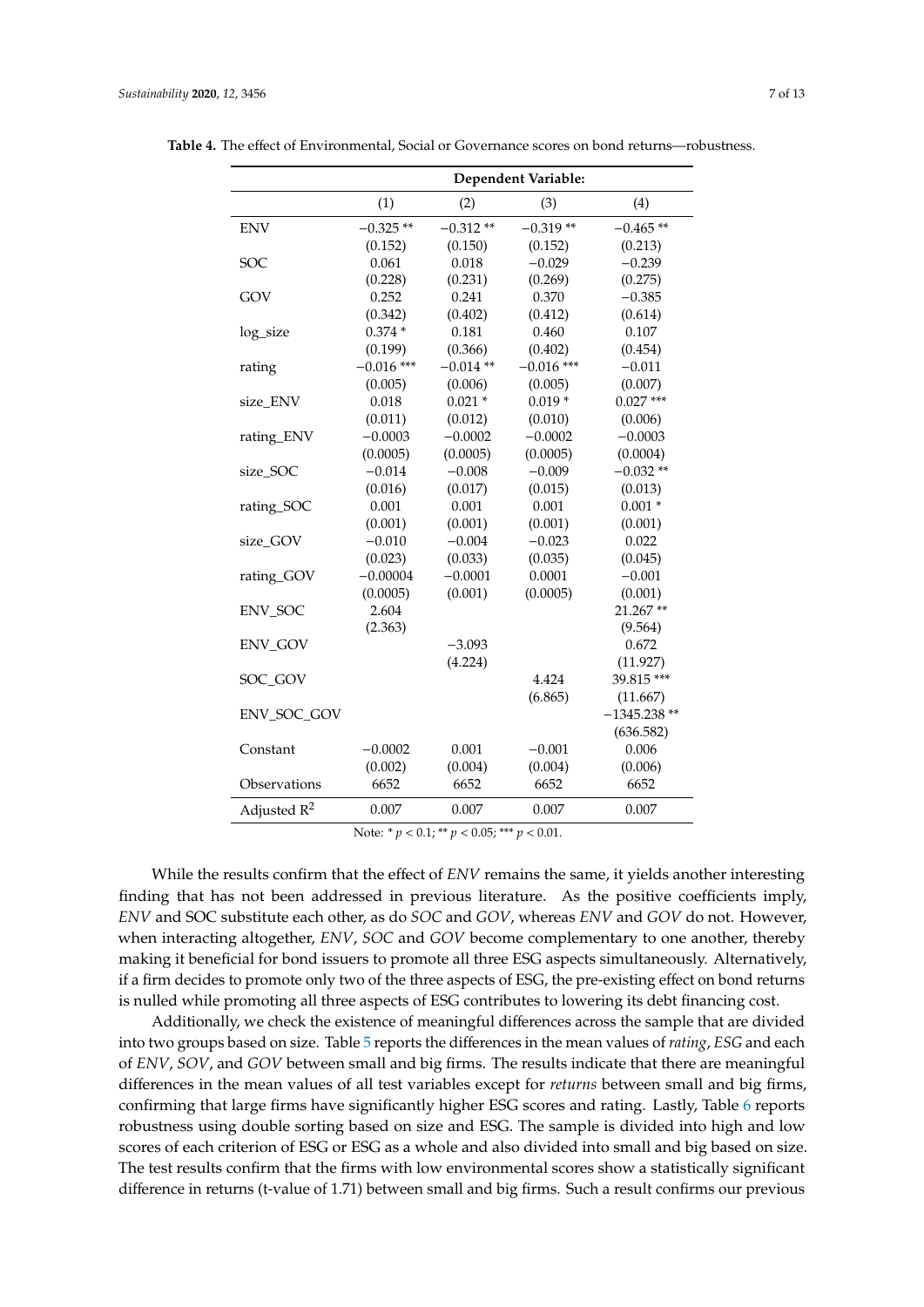<span id="page-7-1"></span>findings that environmental scores is an important determinant in bond returns especially for small size firms. In other words, smaller firms can effectively lower the debt financing cost by emphasizing the environmental aspect in firm-wide ESG implementation. While other return differences are statistically insignificant, the signs are all consistent with our regression results and conjecture.

|            | <b>Small</b> | Big     | Big - Small | t Stats  |
|------------|--------------|---------|-------------|----------|
| return     | 0.004        | 0.004   | 0.000       | $-0.601$ |
| rating     | 20.591       | 23.027  | 2.436       | 127.583  |
| <b>ESG</b> | 110.132      | 156.233 | 46.101      | 63.996   |
| <b>ENV</b> | 115.565      | 173.509 | 57.944      | 26.014   |
| SOC.       | 103.726      | 165.064 | 61.338      | 61.258   |
| GOV        | 110.947      | 136.946 | 25.999      | 97.398   |
|            |              |         |             |          |

**Table 5.** Mean differences between small and big firms—robustness.

<span id="page-7-2"></span>

|                 | Small     | Big    | Small - Big | t Stats   |
|-----------------|-----------|--------|-------------|-----------|
| ESG High        | 0.0040    | 0.0039 | 0.0000      | 0.0889    |
| <b>ESG Low</b>  | 0.0041    | 0.0038 | 0.0002      | 1.3124    |
| High - Low      | $-0.0001$ | 0.0001 | $-0.0002$   | $-0.5780$ |
| t stats         | $-0.3116$ | 0.6492 | $-0.5780$   |           |
| <b>ENV</b> High | 0.0039    | 0.0039 | $-0.0000$   | $-0.1429$ |
| <b>ENV Low</b>  | 0.0042    | 0.0039 | 0.0003      | 1.7056    |
| High - Low      | $-0.0003$ | 0.0001 | $-0.0003$   | $-0.9810$ |
| t stats         | $-0.9293$ | 0.3455 | $-0.9810$   |           |
| SOC High        | 0.0040    | 0.0039 | 0.0001      | 0.3229    |
| <b>SOC</b> Low  | 0.0040    | 0.0038 | 0.0002      | 0.7219    |
| High - Low      | $-0.0000$ | 0.0001 | $-0.0001$   | $-0.2590$ |
| t stats         | $-0.0819$ | 0.3993 | $-0.2590$   |           |
| GOV High        | 0.0039    | 0.0039 | $-0.0000$   | 0.0076    |
| <b>GOV Low</b>  | 0.0041    | 0.0039 | 0.0003      | 1.0791    |
| High - Low      | $-0.0002$ | 0.0001 | $-0.0003$   | $-0.7330$ |
| t stats         | $-0.6260$ | 0.3830 | $-0.7330$   |           |

**Table 6.** Results from double sorting —robustness.

## <span id="page-7-0"></span>**5. Case Studies**

We undertake case studies to identify what drives our regression results. The case studies suggest that the current approaches to ESG integration vary, but the demand pressure from the large investors including government pension funds accelerates the movement towards more meticulous ESG integration in companies and ESG evaluation in the credit rating agencies (CRAs).

## *5.1. The Case with the Largest Owners or Government Pension Funds*

To understand what drives firms to take ESG seriously today, one should understand the dynamics in the investment community. We start with the global examples. BlackRock and StateStreet, two of the biggest investors in the U.S. financial market, recently announced their commitment to the firm-wide ESG integration [\[18](#page-11-15)[,19\]](#page-11-16) and pledge to the United Nations-supported Principles for Responsible Investment (PRI) [\[18\]](#page-11-15). It followed the criticism that it has not done enough to adjust their portfolios in consideration of ESG [\[20\]](#page-11-17), which is important because their actions to decrease ESG risks in their portfolios will ultimately encourage the companies to strengthen ESG aspects, especially if they raise capital primarily from the market. The behavior of such large investors would affect the behavior of small firms in particular because the bond prices of the smaller firms are more sensitive to the demand flow due to the lack of liquidity [\[12\]](#page-11-9). In addition, the lack of publicly available information to assess the small firms increases the need to signal their ESG activities to seek better funding terms.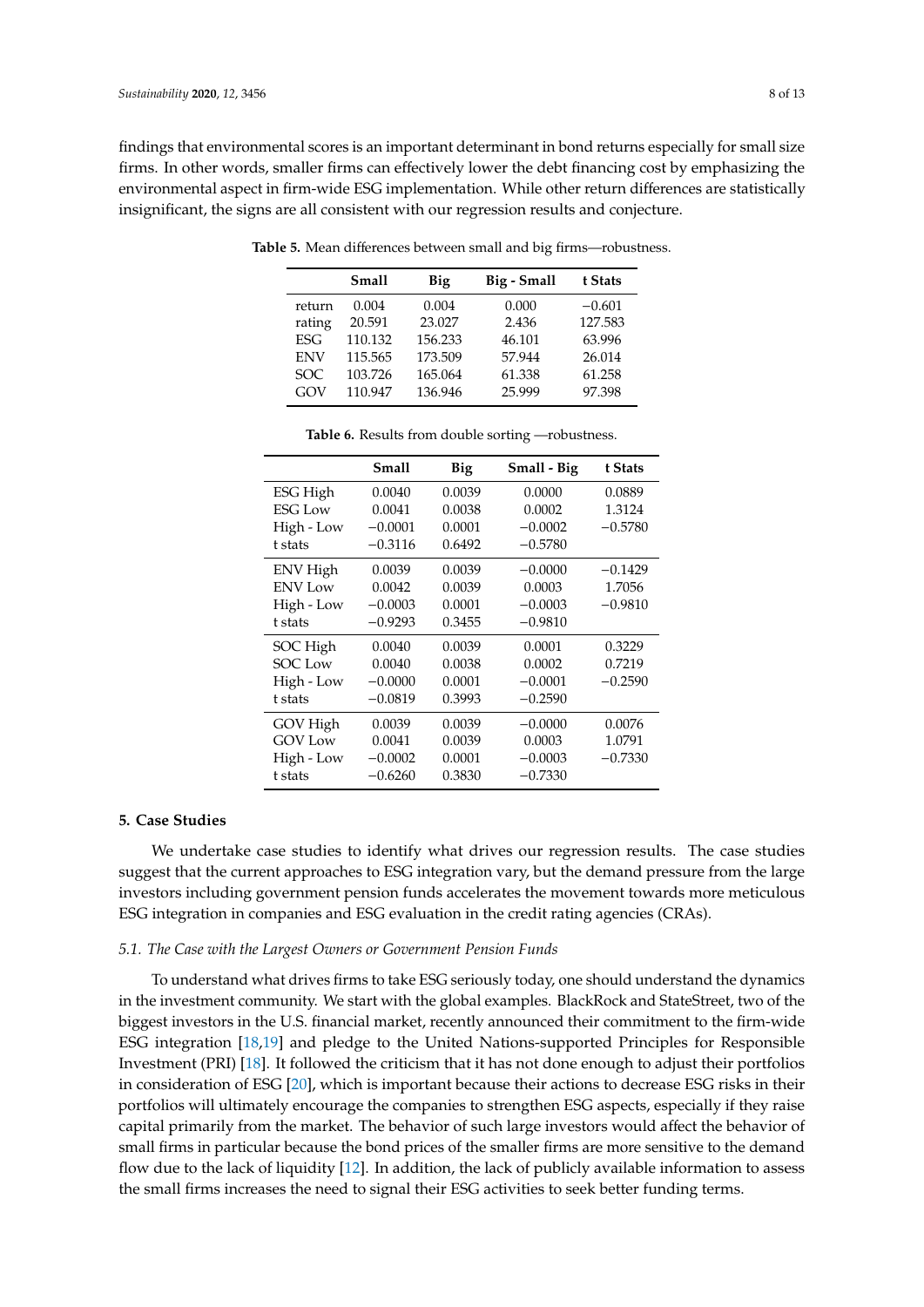Such a dynamic works the same with the government pension funds that manage trillions of dollars in assets. The mounting demand pressure from the government pension funds in the market can explain why ESG lowers the cost of debt financing. For example, the Norway Government Pension Fund Global (GPFG), the largest government pension fund in the world, excluded five Korean companies from their investable universe due to serious environmental concerns [\[21\]](#page-12-0). It banned investment in POSCO and Daewoo International because POSCO owned 60% of Daewoo International, which developed a palm oil plantation in India. To avoid losing such large funding sources and to prevent the hikes of their financing costs, companies would likely be encouraged to strengthen the ESG aspects and minimize any risks thereof.

As an example from Korea, National Pension Services (NPS) reportedly increased its ESG investment sixty-seven-fold from 2007 to 2018 [\[22\]](#page-12-1) while the amount of ESG investment increased from 338 million USD to 22.5 billion USD [\[23\]](#page-12-2). Out of 2111 listed companies in Korea, NPS owns more than 5% of 290 companies and more than 10% of 90 companies as of March 2018. As NPS plans to expand the ESG integration into all assets including stocks, bonds and alternative assets along with other pension funds, their movement would likely impact the market as to encourage ESG integration in all other companies [\[24\]](#page-12-3) for the same reasons mentioned above. In fact, it is consistent with our empirical results that show the relationship between ESG scores and bond returns. The results suggest that higher ESG scores are related to lower debt financing costs of small firms in particular that are highly sensitive to the demand flows from large institutional investors. This means that today, doing good brings not only the reputational benefits, but also the benefit of lowering the financing cost for the issuers.

#### *5.2. The Case with Credit Rating Agencies (CRAs)*

Moody's, S&P and Fitch are the most reputable CRAs in the world today. As the demand for more fine-tuned ESG integration rose, it became their urgent goal to develop measures to assess ESG aspects of firms. While they argue that some aspects of ESG have already been reflected in their evaluation, the ESG they mention in this context are far less sophisticated than the ESG we talk about today. For example, when rating companies, CRAs mostly refer to companies' financial matrices, which do not reflect any of the environmental concerns that are hardly predictable at the time. Some aspects of governance may be addressed through companies' financial policies or regulatory environments, but the scope is limited [\[25\]](#page-12-4). For such reasons, CRAs do not fully reflect firms' ESG aspects in the ratings yet. Even if there are some aspects of ESG in the rating, a credit rating should reflect all the risks related to the ESG matters in order to provide a complete picture of the default probability of a firm, which is not the case today.

Such incomplete evaluation supports our empirical finding that ESG scores are significantly related to bond returns even after controlling for the credit rating throughout all specifications. In addition, the positive impact of ESG on bond returns becomes distinct for smaller firms because they are in general at disadvantage in attaining the best possible rating from the CRAs for two reasons: high costs related to the rating evaluation services and limited resources to offer to CRAs for full evaluation of all aspects of the firms. In reality, large companies can afford to pay different CRAs to evaluate their firms and choose the best ratings to use when issuing bonds while small firms cannot. The cost of maintaining the ratings is also high, which is another burden for the small firms.

On the other hand, the conflicting approaches in the CRAs also result in the current status of insufficient ESG evaluation. For example, KIS rating (KIS), NICE rating (NICE) and Korea Ratings (KR), the three largest rating agencies in Korea, are reportedly taking steps to develop the ESG assessment process of their own. However, the approaches vary from an agency to another [\[26\]](#page-12-5). For example, NICE insists that ESG assessment be done separately from the existing credit evaluation since ESG aspects are reflected in credit ratings indirectly by their impact on earnings. NICE is considering providing ESG certification services rather than integrating ESG in its existing rating process. On the contrary, KR is considering integrating ESG throughout their existing rating process, similar to the U.S. agencies.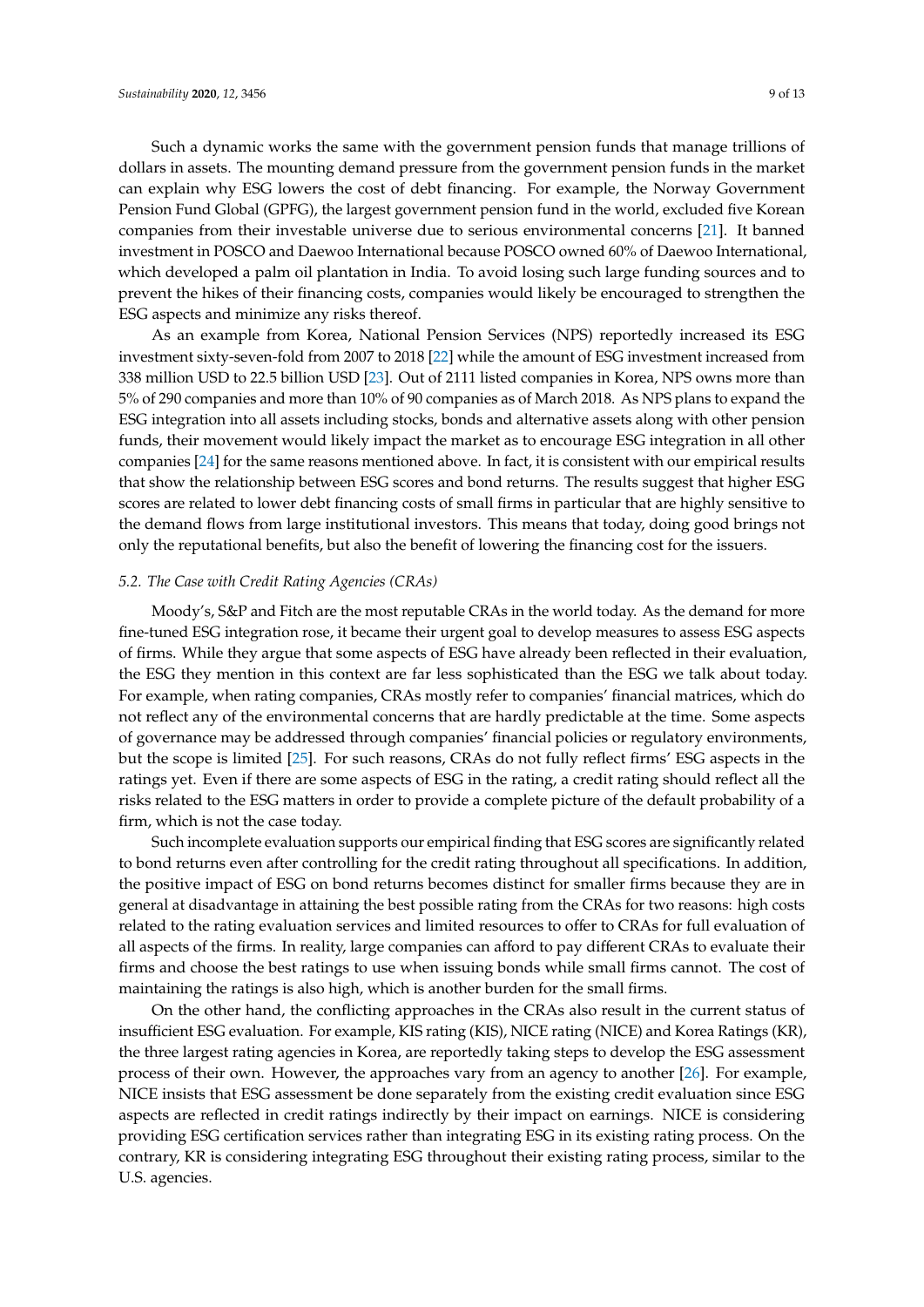In summary, the incomplete measures and conflicting approaches towards ESG evaluation in the CRAs results in the existence of the ESG impact on bond returns separate from that of the credit ratings. Currently, we find that Korean CRAs employ two approaches regarding ESG evaluation. They either attempt to integrate ESG into their existing rating process to provide the complete picture of the credit quality of the issuer, or they report separate ESG scores and let bond investors combine the ESG evaluation of their own with the existing ratings given by the CRAs. Our empirical findings overall can help fill the gap in literature and support the movement by the large institutions and CRAs towards utilizing ESG scores in investment and rating corporate bonds.

# <span id="page-9-0"></span>**6. Discussion of the Results**

The case studies in the previous section help us to identify what drives our empirical results. First, it shows that the strengthening of ESG integration in large investors can encourage corporations to develop ESG aspects in order to secure funding and to lower the cost of funding. This effect should be particularly salient for smaller firms, which supports our finding that the higher ESG scores of the smaller firms is related to the lower funding cost and highlights our contribution to the previous literature. Information asymmetry may explain why smaller firms are more affected by ESG scores. There is a great deal of public information and tools other than ESG scores that bond investors can utilize in evaluating the credit risk of large firms. On the contrary, investors are left with scarce resources to evaluate the small firms, which can explain the widening information asymmetry and thus the increasing importance of ESG scores for small firm issuers and investors. For the small firm issuers, therefore, higher ESG scores can help them reduce the funding cost in bond issuance; ESG is potentially a useful signaling strategy for the small firms. We find such an implication from the empirical studies by introducing interaction variables to examine whether the impact of ESG on bond returns varies depending on the size or credit quality of a firm.

Second, ESG aspects are not completely reflected in credit ratings. In the second case study, the CRAs' insufficient and conflicting approaches to ESG scoring helps to explain why ESG scores are not fully reflected in the current bond ratings. In our test, we include *rating* in addition to ESG or E, S and G. The results show that the effect of *rating* on bond coexists with that of ESG variables. Clearly, the correlation between ESG scores and credit ratings may be high [\[27\]](#page-12-6), but not high enough to substitute each other. In addition, it has a particularly strong impact on small firm issuers because ESG scores would compensate for the lack of resources and transparency for both the issuers and buyers of the corporate bonds issued by the small firms, highlighting our contribution to the literature.

By analyzing and discussing the global examples involving the main players in ESG integration, other than bond issuers and investors, such as the internationally renowned CRAs like Moody's and S&P and largest investors in the global market like BlackRock and NGPFG, we focus on finding the underlying driver of our empirical results that also helps us to generalize our findings in a broader setting. The underlying assumption is that if the case studies and implications thereof are generalizable, the empirical findings supported by them are also generalizable. Since the implications from the global cases in addition to those of NPS and Korean credit rating agencies strongly confirm that the same kind of effect exists in other countries or markets outside Korea, we believe that our results are well generalized in a broader context.

## <span id="page-9-1"></span>**7. Conclusions**

In this study, we find the existence of the relationship between ESG scores and bond pricing and make the following contributions. First, we find that ESG can help lower the cost of funding for the bond issuers of relatively small firms. We show this with the empirical findings that indicate that bond returns are lower for small firms with higher ESG scores as well as with the real-life examples involving large investors that help accelerate ESG integration especially among the small firms with higher information asymmetry and external funding needs. Second, we show that ESG is complementary to credit ratings in assessing credit quality, as credit ratings cannot explain away ESG effects in predicting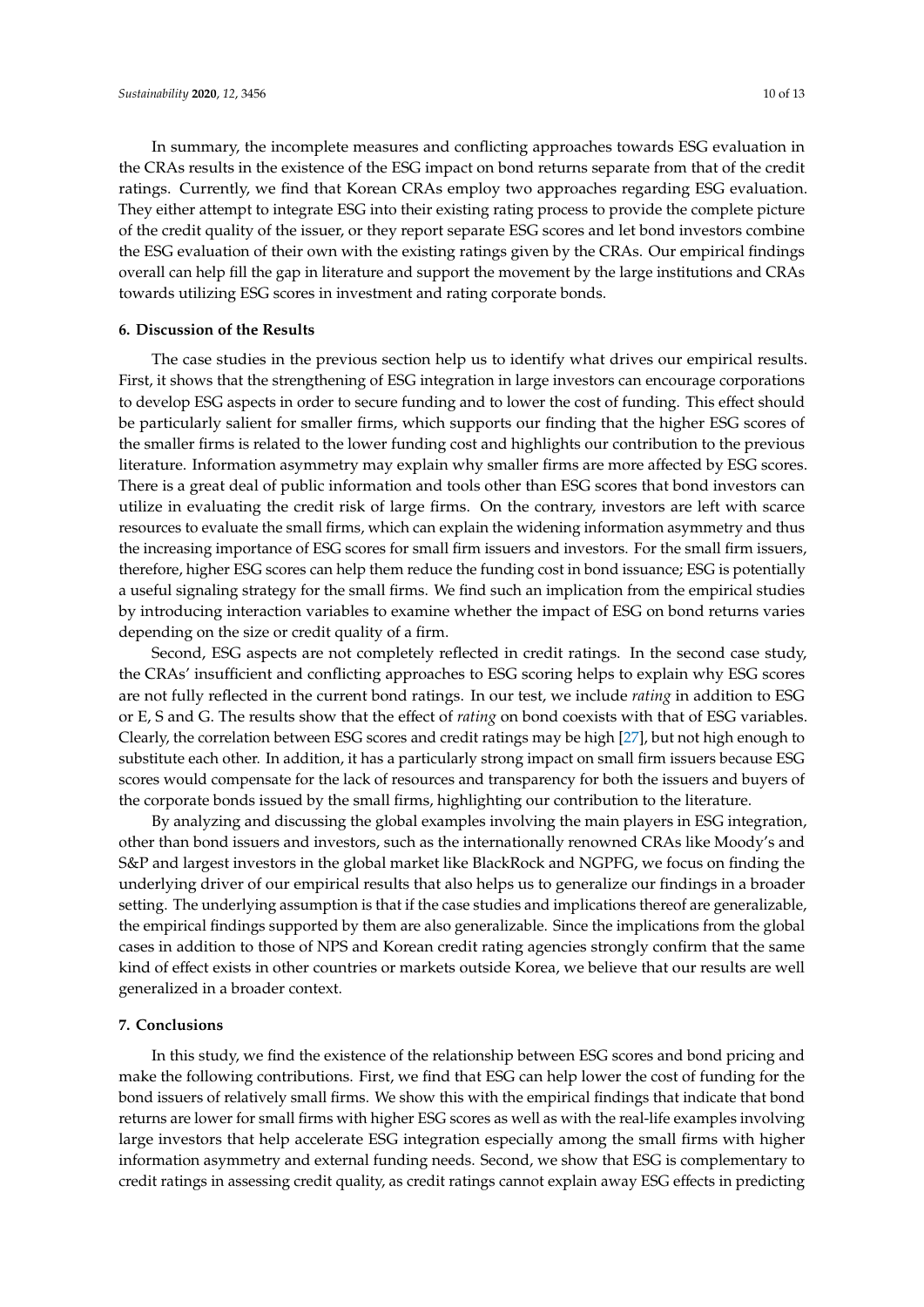future bond returns. Throughout all specifications in our empirical tests, the effect of ESG or E, S and G coexists with that of credit rating, indicating that ESG scores are not fully reflected in the current bond ratings. Third, we show that ESG provides bond investors with extra downward protection by mitigating the credit risks of the small firms. This is crucial since ESG integration could be better understood as a risk-management tool [\[5–](#page-11-3)[8\]](#page-11-4) than a return generating tool [\[28\]](#page-12-7), conforming to the risk management view of CSR. We add that ESG can be used as an effective signaling strategy for small firm issuers. Lastly, we combine the implications from the qualitative case studies and empirical results, which highlights the key contribution of our study in literature. The first case study shows that the mounting pressure from the largest investors encourages ESG integration especially among the small firms, while the second case study shows that the scattered efforts of the CRAs result in the lack of converging outcomes of ESG scores today. The implications from the case studies provide a strong, supporting ground for our empirical findings.

In addition to the contributions mentioned above, our study differs from previous studies on the same subject in that we use the total return approach instead of the spreads to better gauge the financial impact of ESG on corporate bond returns. While the spreads are useful in understanding the idiosyncratic risks of firms, the total return calculates the actual returns generated during the specified period, and thus is considered the most important performance measure from the perspectives of both buyers (bond investors) and sellers (bond issuers). Additionally, we use Environmental, Social and Governance criterion separately in addition to ESG and examine the effect of each criterion in conjunction with the size and credit quality. In other words, we examine how the relationship between ESG or Environmental, Social and Governance and bond returns varies depending on firm characteristics such as the size or credit quality. This is particularly important because the issuers' different funding needs or resources result in different approaches to ESG integration, which shall be reflected in the bond returns.

Based on the implications that we extract from both the quantitative tests and qualitative case studies, we make the following arguments for the decision makers such as the credit rating agencies and policy makers that have not been addressed yet. First, we believe that the CRAs should either integrate ESG scores into their current rating process with clear guidelines or produce separate ESG scores which bond investors can integrate with the existing credit ratings by themselves. It is crucial since the current state of the conflicting approaches to or incomplete measure of ESG evaluation has limitations in guiding both bond issuers and investors to yield the complete picture of the credit quality of firms. Second, leveraging our results, we believe that policy makers can design better whom and how to support when bond issuers face (re)financing difficulties in the market for various reasons like COVID-19. For example, when the government considers bailing out companies that are in financial trouble due to the temporary breakout like COVID-19, they can base their decisions or terms of lending on the companies' ESG scores in addition to other considerations.

Lastly, there are several limitations to our research that may be resolved in the future research. First, we focus on the Korean market, so the future studies can extend the empirical research to a global setting. For example, we may have an opportunity to examine whether the relationship between ESG and bond returns we have found in this study changes depending on the market typology or country-specific factors in the future research. The implications from the examples of BlackRock and the Norway Government Pension Fund Global confirm that the same kind of effect exists in other countries or markets, supporting our finding that the relationship between ESG scores and bond returns holds true in other countries as well. However, the degree of the effect may differ depending on country-specific factors such as the legal regime [\[15\]](#page-11-12). Liang and Renneboog assert that the effect of CSR differs depending on the country's legal regime (i.e., whether the country follows the civil or common law) [\[29\]](#page-12-8). Second, one can undertake deeper case studies regarding the organizational process and stakeholder interactions in ESG bond investment and issuance. With the increasing attention towards ESG integration worldwide, any effort to provide a clear guidance on the quantitative impact of ESG shall be appreciated.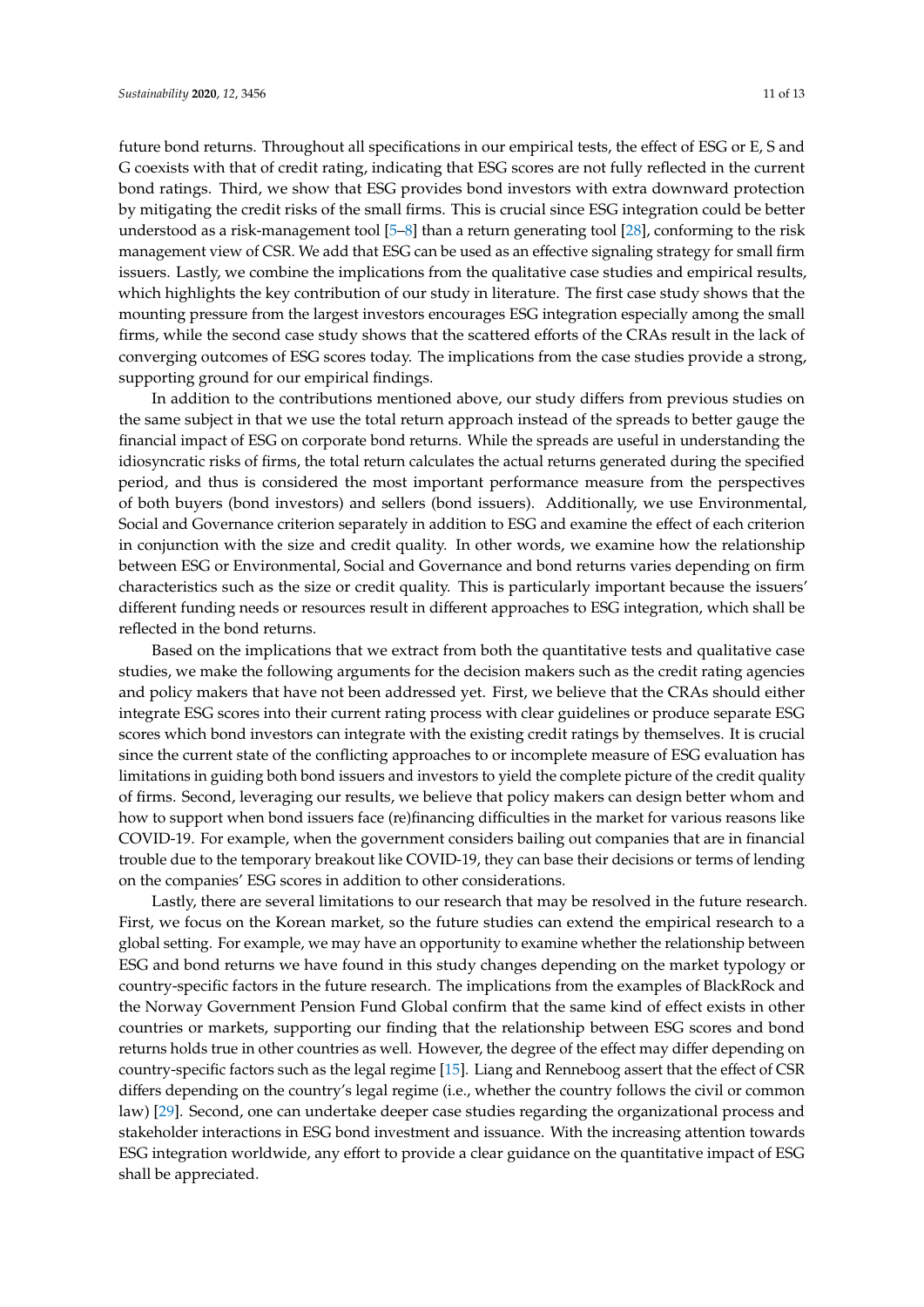**Author Contributions:** Conceptualization, G.-Y.J., H.-G.K. and K.B.; Data curation, J.-Y.L.; Formal analysis, G.-Y.J. and H.-G.K.; Investigation, J.-Y.L. and K.B.; Methodology, J.-Y.L. and K.B.; Project administration, H.-G.K. and K.B.; Software, J.-Y.L. and K.B.; Supervision, H.-G.K. and K.B.; Validation, G.-Y.J., H.-G.K. and K.B.; Writing—original draft, G.-Y.J.; Writing—review & editing, H.-G.K. and K.B. All authors have read and agreed to the published version of the manuscript.

**Funding:** This research received no external funding.

**Conflicts of Interest:** The authors declare no conflict of interest.

# **References**

- <span id="page-11-0"></span>1. Polbennikov, S.; Desclée, A.; Dynkin, L.; Maitra, A. ESG Ratings and Performance of Corporate Bonds. *J. Fixed Income* **2016**, *26*, 21–41. [\[CrossRef\]](http://dx.doi.org/10.3905/jfi.2016.26.1.021)
- 2. Van Duuren, E.; Plantinga, A.; Scholtens, B. ESG Integration and the Investment Management Process: Fundamental Investing Reinvented. *J. Bus. Ethic* **2015**, *138*, 525–533. [\[CrossRef\]](http://dx.doi.org/10.1007/s10551-015-2610-8)
- <span id="page-11-1"></span>3. Verheyden, T.; Eccles, R.G.; Feiner, A. ESG for All? The Impact of ESG Screening on Return, Risk, and Diversification. *J. Appl. Corp. Financ.* **2016**, *28*, 47–55.
- <span id="page-11-2"></span>4. Oikonomou, I.; Brooks, C.; Pavelin, S. The Effects of Corporate Social Performance on the Cost of Corporate Debt and Credit Ratings. *Financ. Rev.* **2014**, *49*, 49–75. [\[CrossRef\]](http://dx.doi.org/10.1111/fire.12025)
- <span id="page-11-3"></span>5. Godfrey, P.C. The Relationship Between Corporate Philanthropy and ShareholderWealth: A Risk Management Perspective. *Acad. Manag. Rev.* **2005**, *30*, 777–798. [\[CrossRef\]](http://dx.doi.org/10.5465/amr.2005.18378878)
- <span id="page-11-6"></span>6. Koh, P.-S.; Qian, C.; Wang, H. Firm litigation risk and the insurance value of corporate social performance. *Strat. Manag. J.* **2013**, *35*, 1464–1482. [\[CrossRef\]](http://dx.doi.org/10.1002/smj.2171)
- 7. Minor, D.; Morgan, J. CSR as Reputation Insurance: Primum Non Nocere. *Calif. Manag. Rev.* **2011**, *53*, 40–59. [\[CrossRef\]](http://dx.doi.org/10.1525/cmr.2011.53.3.40)
- <span id="page-11-4"></span>8. Shiu, Y.M.; Yang, S.L. Does Engagement in Corporate Social Responsibility Provide Strategic Insurance-Like Effects? *Strateg. Manag. J.* **2017**, *38*, 455–470. [\[CrossRef\]](http://dx.doi.org/10.1002/smj.2494)
- <span id="page-11-5"></span>9. Margolis, J.D.; Walsh, J.P. *People and Profits: The Search for a Link Between a Company's Social and Financial Performance*; Lawrence Erlbaum Associates: Mahwah, NJ, USA, 2001.
- <span id="page-11-7"></span>10. Fombrun, C.J.; Gardberg, N.A.; Barnett, M.L. Opportunity Platforms and Safety Nets: Corporate Citizenship and Reputational Risk. *Bus. Soc. Rev.* **2000**, *105*, 85–106. [\[CrossRef\]](http://dx.doi.org/10.1111/0045-3609.00066)
- <span id="page-11-8"></span>11. Godfrey, P.C.; Merrill, C.B.; Hansen, J.M. The relationship between corporate social responsibility and shareholder value: An empirical test of the risk management hypothesis. *Strat. Manag. J.* **2009**, *30*, 425–445. [\[CrossRef\]](http://dx.doi.org/10.1002/smj.750)
- <span id="page-11-9"></span>12. Robb, A.M.; Robinson, D.T. The Capital Structure Decisions of New Firms. *Rev. Financ. Stud.* **2014**, *27*, 153–179. [\[CrossRef\]](http://dx.doi.org/10.1093/rfs/hhs072)
- <span id="page-11-10"></span>13. English, M.R. *Who are The Stakeholders in Environmental Risk Decisions? - How Should They be Involved?* Kjell, A., Ed.; International Atomic Energy Agency (IAEA): Wien, Sweden, 1999.
- <span id="page-11-11"></span>14. Han, J.-J.; Kim, H.J.; Yu, J. Empirical study on relationship between corporate social responsibility and financial performance in Korea. *Asian J. Sustain. Soc. Responsib.* **2016**, *1*, 61–76. [\[CrossRef\]](http://dx.doi.org/10.1186/s41180-016-0002-3)
- <span id="page-11-12"></span>15. Yoon, B.; Lee, J.H.; Byun, R. Does ESG Performance Enhance Firm Value? Evidence from Korea. *Sustainability* **2018**, *10*, 3635. [\[CrossRef\]](http://dx.doi.org/10.3390/su10103635)
- <span id="page-11-13"></span>16. Petersen, M.A. Estimating Standard Errors in Finance Panel Data Sets: Comparing Approaches. *Rev. Financ. Stud.* **2009**, *22*, 435–480. [\[CrossRef\]](http://dx.doi.org/10.1093/rfs/hhn053)
- <span id="page-11-14"></span>17. Klock, M.S.; Mansi, S.A.; Maxwell, W.F. Does Corporate Governance Matter to Bondholders? *J. Financ. Quant. Anal.* **2005**, *40*, 693–719. [\[CrossRef\]](http://dx.doi.org/10.1017/S0022109000001940)
- <span id="page-11-15"></span>18. BlackRock Joins World's Largest Investor Group on Climate Change. Available online: https://[www.wsj.](https://www.wsj.com/articles/blackrock-joins-worlds-largest-investor-group-on-climate-change-11578594349) com/articles/[blackrock-joins-worlds-largest-investor-group-on-climate-change-11578594349](https://www.wsj.com/articles/blackrock-joins-worlds-largest-investor-group-on-climate-change-11578594349) (accessed on 26 January 2020).
- <span id="page-11-16"></span>19. State Street Vows to Turn up the Heat on ESG Standards. Available online: https://[www.ft.com](https://www.ft.com/content/cb1e2684-4152-11ea-a047-eae9bd51ceba)/content/ [cb1e2684-4152-11ea-a047-eae9bd51ceba](https://www.ft.com/content/cb1e2684-4152-11ea-a047-eae9bd51ceba) (accessed on 30 January 2020).
- <span id="page-11-17"></span>20. Blackrock Joins Climate Action Group After 'greenwash' Criticism. Available online: https://[www.ft.com](https://www.ft.com/content/16125442-32b4-11ea-a329-0bcf87a328f2)/ content/[16125442-32b4-11ea-a329-0bcf87a328f2](https://www.ft.com/content/16125442-32b4-11ea-a329-0bcf87a328f2) (accessed on 28 January 2020).